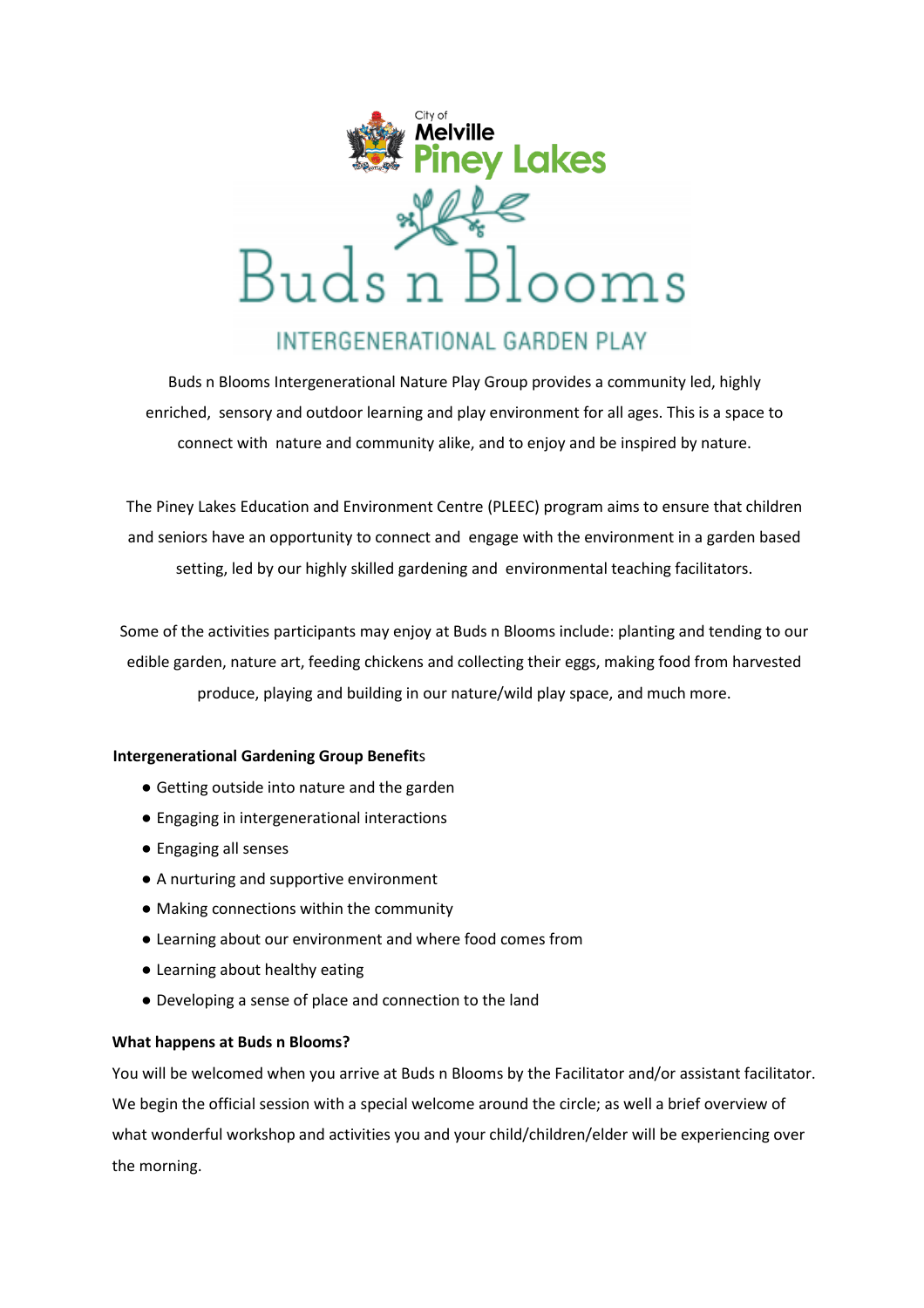Regardless of what workshop is planned, we will spend time in the garden, and encourage you to pick from the PLEEC Buds n Blooms garden bed. We will have a harvest basket which you can take from at the end of each session, this produce will be picked fresh from the garden throughout the session. We will feed the worm and turn the compost after morning tea, and make a 'garden tea' with herbs from the garden for all to enjoy.

Attendees have the option of joining in on the group activities, watering the PLEEC BnB garden, planting seeds, or simply embracing in some wild play in the garden. Parents/Carers are encouraged to follow their child's/elder's lead.



At Buds n Blooms, we will learn about the environment, the garden and its creatures in a very natural way through flexible sessions. Our planned activities will be adjusted according to the weather.

At morning tea time, everyone is encouraged to bring their own snack, and there will be

tea/coffee provided. We will be led by the six Noongar seasons and the growing seasons, bringing rhyme and song to our activities and play. Playgroup will then end with a closing circle/song of farewell till next time.

### **General Safety**

We've conducted a 'Risk Assessment' identifying potential safety hazards and risks, and ask all participants to familiarise yourself with this document prior to attendance. Our Buds n Blooms Facilitator will discuss any important safety concerns and information with you at the beginning of each session.

Please remember, it is your responsibility at all times to ensure that you are close to your child/elder, and able to support them and intervene if/when needed.

Some plants at PLEEC are not edible. It's best not to pick or eat any plants, unless invited to by a knowledgeable Garden Volunteer, or the BnB Facilitator.

PLEEC has Public Liability Insurance.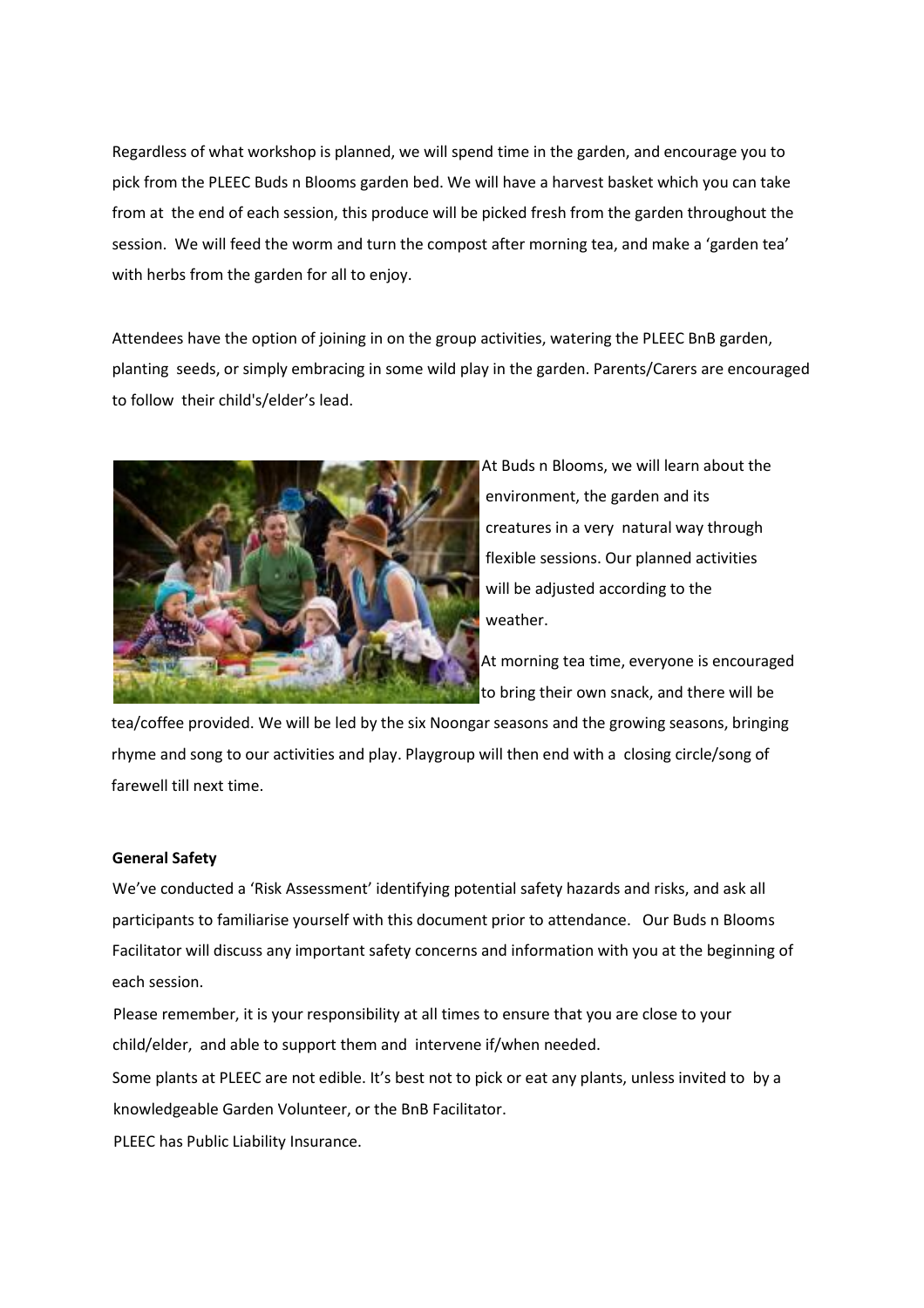## **What is the role of the Buds n Blooms Facilitator?**

Our Buds n Blooms Facilitator is present to support and guide, offering ideas for gardening and nature play and art activities for your child/elder to enjoy. Parents/Carers are still responsible for their child/elder at all times, and it is your responsibility to decide what type of activities you feel comfortable with your child/elder partaking in.

Our Playgroup Leader holds a current First Aid Certificate & Working with Children Check.

### **What should we bring to Buds n Blooms?**

Sessions will run outdoors in all weather. Buds n Blooms will have access to the PLEEC undercover area and the Wet Lab facility if there is rain/cold weather.

We suggest bringing change of clothes, gumboots, wet weather gear such as waterproof pants and raincoats in all seasons. Ensure to bring hats, sunscreen & insect repellent. There is access to water onsite. We ask you to bring some morning tea for yourselves and only fruit/ vegetables if you wish to share. And we will sometimes make something from the garden for all to enjoy. Tea and coffee is available free of charge.

### **What age group is Buds n Blooms suitable for?**

All ages from 0-100

Our activities and workshops are structured and directed towards ages 0-7, but remain age inclusive for all to participate in and enjoy.



### **When and Where does Buds n Blooms take place?**

Buds n Blooms at PLEEC is a term program, operating on a fortnightly roster that alternates with PLEEC Story Time. The program takes place on a Tuesday from 9.30-11.30am, gathering at the Piney Lakes Environmental Education Centre, Leach Hwy, Winthrop. Please enter the facility via the rear driveway entrance, and sign in on arrival. To read more about PLEEC and what we're all about and how to get involved, visit the website at https://www.melvillecity.com.au/waste-and-environment/piney-lakes

### **How do I get involved?**

Buds n Blooms has an open doors policy. Bookings are not essential, but we request that you do book to enable us to plan effectively. Please sign up to the eventbrite link here: <https://www.eventbrite.com.au/preview?eid=160483830457/>

We do require you to complete a registration form for your family, which can be done here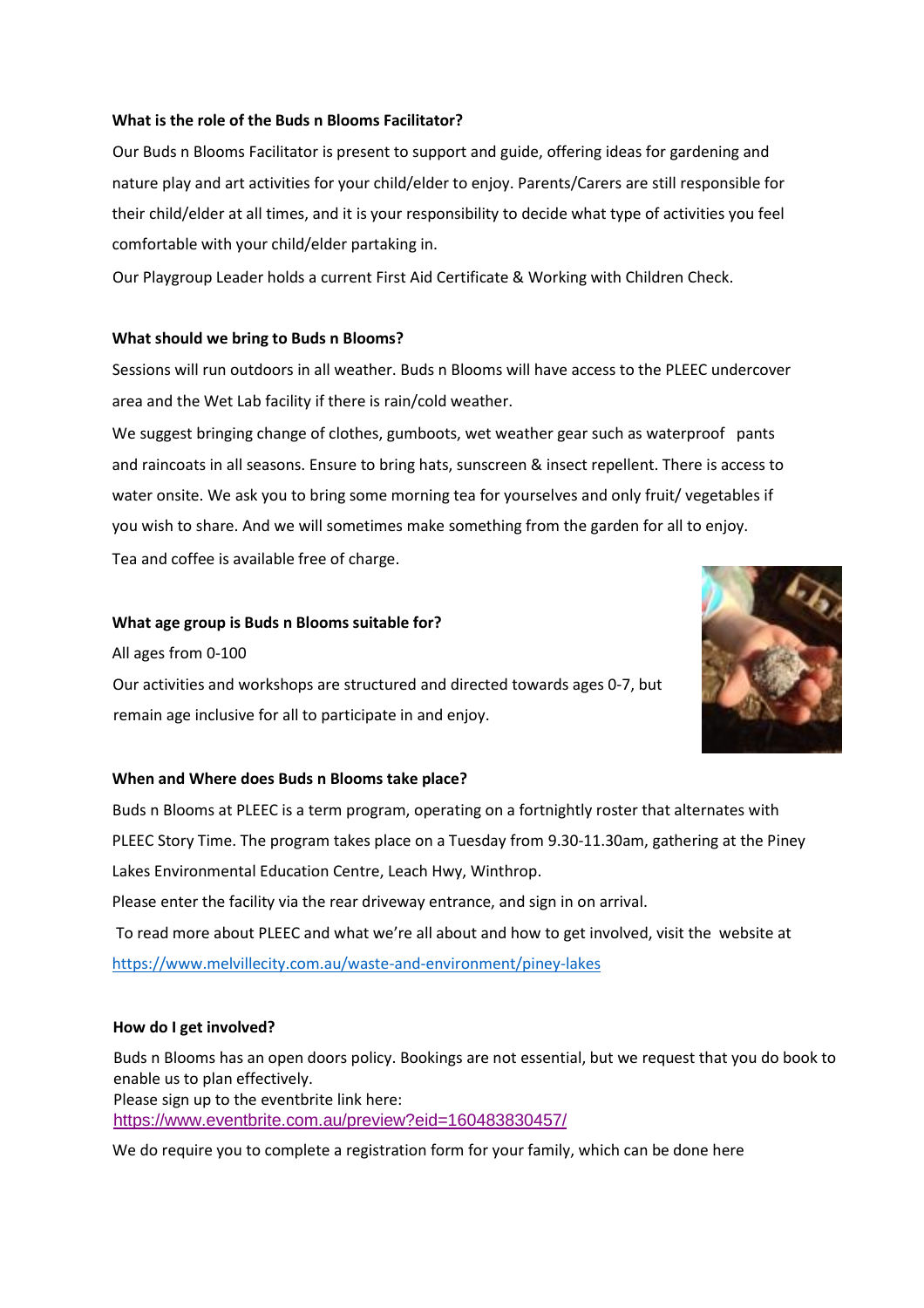For any other enquiries please email **budsnbloomshhcg@gmail.com** 

| venue benent Kisk Assessment                                                                               |                                                                                |
|------------------------------------------------------------------------------------------------------------|--------------------------------------------------------------------------------|
| <b>Activity</b><br><b>Buds n Blooms at PLEEC</b>                                                           | Location<br>Piney Lakes Environmental Education Centre,<br>Leach Hwy, Winthrop |
| Types of activity Gardening, digging, feeding worms, composting, picking fruit/vegetables/herbs,           |                                                                                |
| walking, running, exploring, building, walking barefoot, making and playing with mud, playing in the dirt, |                                                                                |
| playing with sticks, painting with mud, water play, loose parts play, exploration of environs, wild play,  |                                                                                |
| playing in garden cubby, nature crabs and other self-directed nature-based activities.                     |                                                                                |
| <b>Benefits of these activities</b>                                                                        |                                                                                |
| <b>Activity</b>                                                                                            | <b>Developmental Benefit</b>                                                   |
| Gardening                                                                                                  | Exploring how things grow; where food                                          |
|                                                                                                            | comes from; the elements; the                                                  |
|                                                                                                            | composition of soil; engaging all senses                                       |
| Playing imaginative games using the                                                                        | Open ended learning allows children to explore                                 |
| resources nature provides                                                                                  | at their own pace and with their own                                           |
|                                                                                                            | challenges                                                                     |
| Observing changes in nature                                                                                | Making observations, predicting patterns                                       |
|                                                                                                            | and outcomes                                                                   |
| Counting found objects, categorising found                                                                 | Exploring mathematical concepts,                                               |
| objects, finding patterns in nature                                                                        | visual discrimination                                                          |
| Arranging items to make an installation                                                                    | Using natural materials creatively; creating                                   |
|                                                                                                            | with an emphasis on the "journey of doing"                                     |
|                                                                                                            | rather than the outcome                                                        |
| Life Drawing                                                                                               | Creative; observation of flora, fauna and                                      |
|                                                                                                            | natural surroundings                                                           |
|                                                                                                            |                                                                                |

# **Venue Benefit Risk Assessment**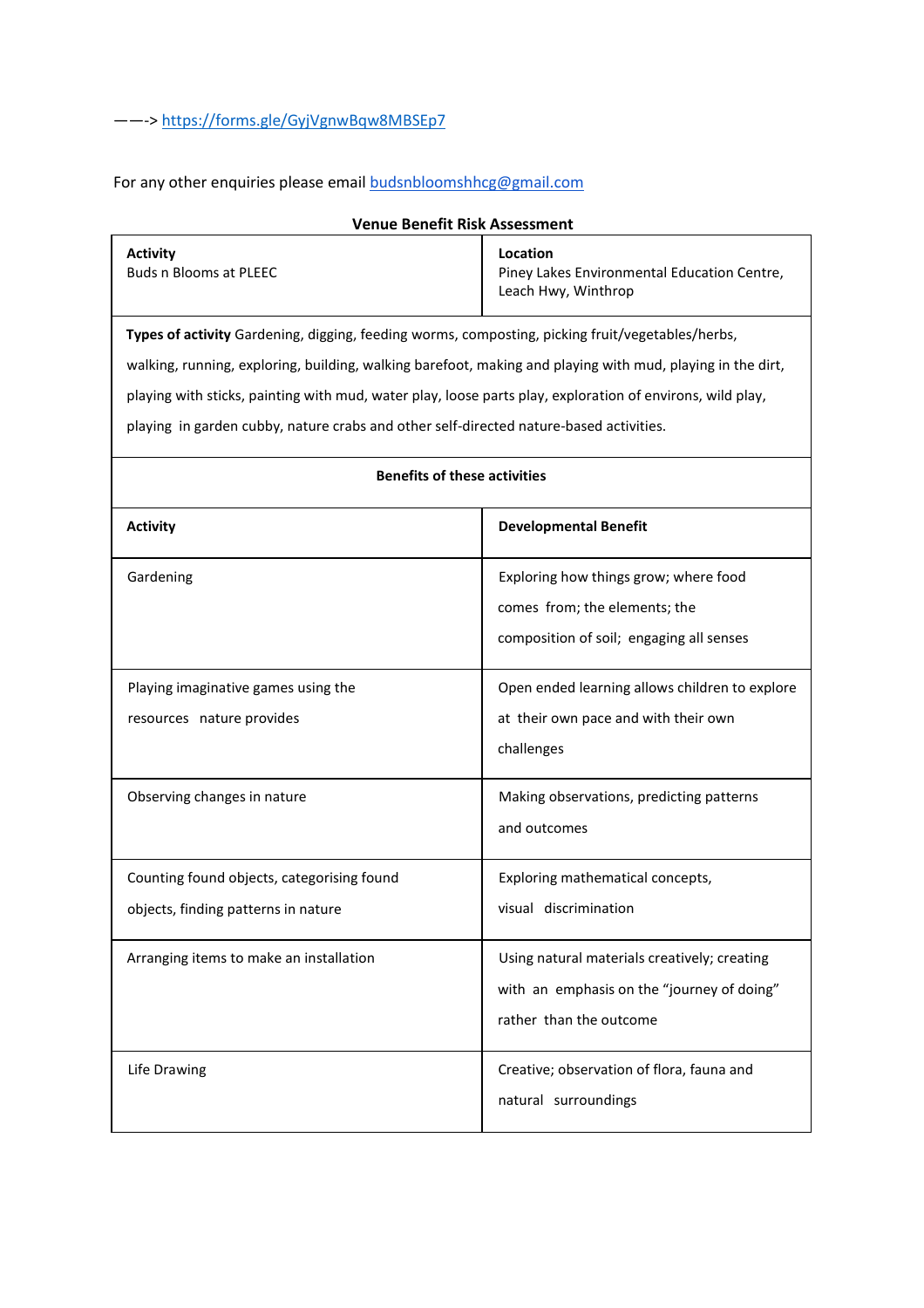| Walking on logs and rocks, nature play, wild play                            | Gross motor co-ordination; body awareness                                                       |
|------------------------------------------------------------------------------|-------------------------------------------------------------------------------------------------|
|                                                                              | in space and movement; understanding risk<br>and considering actions                            |
| Play involving effects of water on our<br>environment e.g. puddles, mud play | Awareness of effects of weather on<br>environment; science: changes; properties of<br>mud, soil |

# **Hazard Identification & Assessment** *June 2021 (to be reviewed and updated January 2022)*

| <b>Potential</b><br>Hazard             | <b>Precautions / Control Measures</b>                                                                                                                                                                                                                                                                | Who / When                                       | <b>Risk</b><br><b>Assessment</b><br>aNer<br>precau(ons |
|----------------------------------------|------------------------------------------------------------------------------------------------------------------------------------------------------------------------------------------------------------------------------------------------------------------------------------------------------|--------------------------------------------------|--------------------------------------------------------|
| Sticks/leaves/dirt<br>and ground cover | Inform children/carers of the hazard<br>to allow self-evaluation<br>Remove where appropriate                                                                                                                                                                                                         | Facilitator,<br>children and<br>carers / ongoing | Moderate                                               |
| Weather<br>elements                    | Sun - keep hydrated, wear<br>sunscreen and protective clothing,<br>seek shelter<br>Rain - wear appropriate clothing,<br>seek shelter if the rain is too strong<br>Extreme cold - wear appropriate<br>clothing.<br>Buds n Blooms goes ahead rain or<br>shine.                                         | Facilitator and<br>carers $/$<br>ongoing         | Low                                                    |
| Garden Beds                            | The Buds n Blooms garden beds are<br>made from tin and will be filled with<br>compost and soil products.<br>Garden edges can be sharp - please<br>be mindful of these edges and alert<br>children of their sharpness.                                                                                | Facilitator and<br>carers $/$<br>ongoing         | Low                                                    |
| Insects and<br>arachnids               | Direct children and their carers to<br>keep an eye out for insects and<br>spiders. If discovered, wildlife can be<br>observed, and understood. Children<br>will be informed that they should<br>refrain from touching spiders or<br>insects that they find, unless they<br>are considered to be safe | Facilitator,<br>children and<br>carers / ongoing | Low                                                    |
| <b>Falling tree</b><br>branches        | Facilitator will survey the area before<br>each session and assess whether there is<br>an immediate risk of falling tree<br>branches. The Hilton Harvest Committee<br>will be informed if there is any suspicion<br>of risk                                                                          | Facilitator,<br>children and<br>carers / ongoing | Moderate                                               |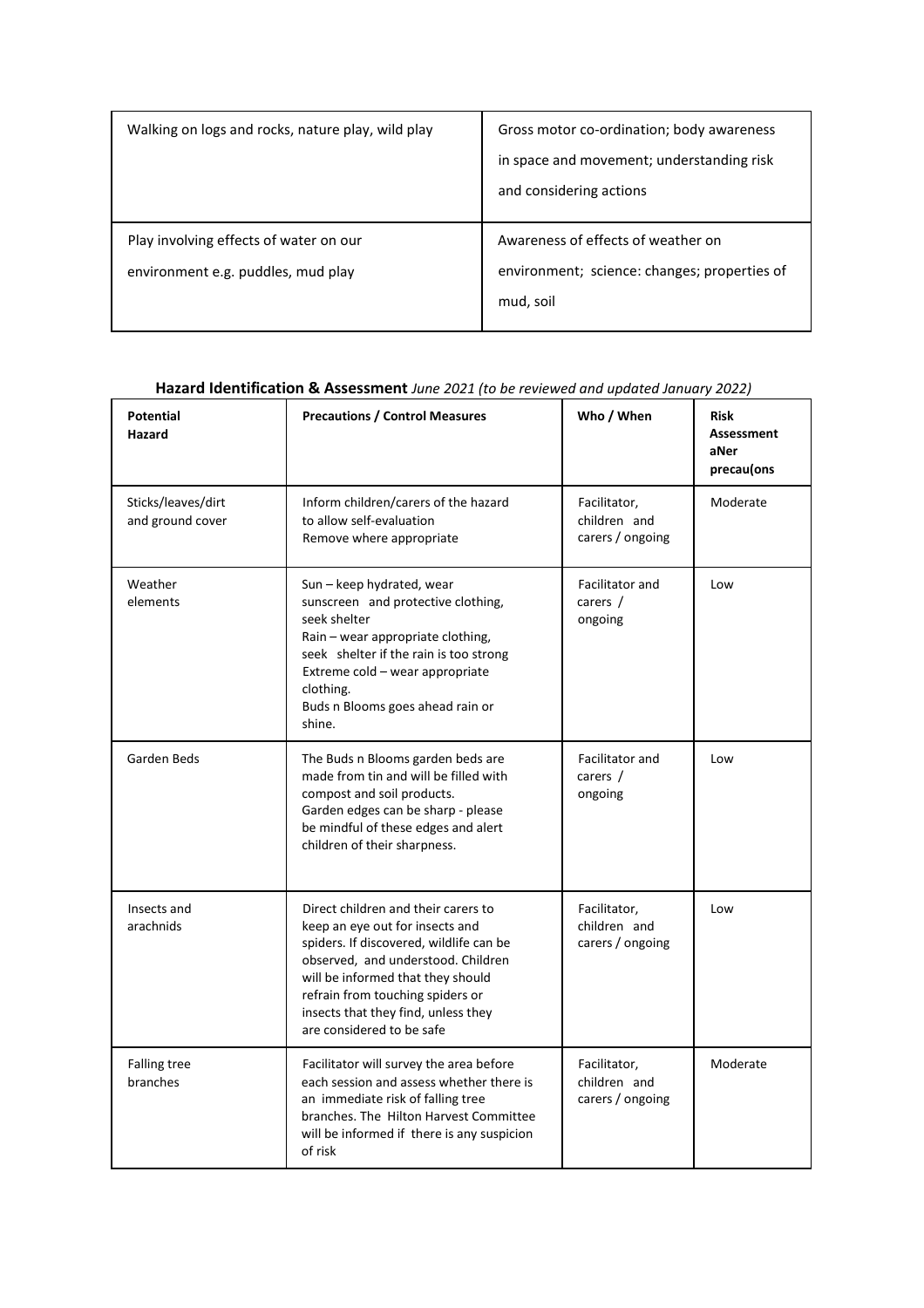| Child wandering<br>off in the garden and<br>adjoining Bush<br>areas | Whilst there is plenty of clear space in<br>the PLEEC Community Garden area, we<br>are part of a larger bushland area and<br>there is a lot of space to wander off.<br>Carers will be advised to keep their own<br>children within their sight (and vice<br>versa). Facilitator will provide an extra<br>pair of eyes when possible | Facilitator,<br>children and<br>carers / ongoing            | Low      |
|---------------------------------------------------------------------|-------------------------------------------------------------------------------------------------------------------------------------------------------------------------------------------------------------------------------------------------------------------------------------------------------------------------------------|-------------------------------------------------------------|----------|
| Ponds and Bird baths                                                | There are numerous locations at PLEEC<br>where there are water holding vessels,<br>such as ponds and bird baths.<br>Although these are shallow, there is<br>potential for children to fall in.<br>Please be aware of your children around<br>these areas.                                                                           | Facilitator,<br>children and<br>carers / ongoing            | Moderate |
| Trees and Ramp railing                                              | Climbing will not be discouraged,<br>however, any child climbing trees or the<br>ramp railing must be supervised by a<br>parent/carer.<br>Any injuries to self or damage will be the<br>responsibility of the individual/s.                                                                                                         | Facilitator,<br>children and<br>carers / ongoing            | Low      |
| <b>Bushfire</b>                                                     | Facilitator will check the current<br>warnings when required                                                                                                                                                                                                                                                                        | DFES, Facilitator<br>& carers/<br><b>Bushfire</b><br>season | Low      |
| Vehicles driving in the<br>compound area and car<br>park            | This is possible during arrival and<br>departure from Buds n Blooms, please<br>supervise children at all times                                                                                                                                                                                                                      | Facilitator,<br>children and<br>carers / ongoing            | Low      |
| Slippery surfaces                                                   | The PLEEC ramp to the Community<br>Garden area is steep and slippery.<br>Similarly, the pavement in the<br>undercover area can grow slippery<br>algae in the cooler/wet months.<br>Facilitator will remind the attendees<br>of this, especially on wet days.<br>Please be mindful of footing at all<br>times.                       | Facilitator,<br>children and<br>carers / ongoing            | High     |
| Slips, trips and falls on<br>branches and uneven<br>surfaces.       | The bushland and garden areas have<br>uneven surfaces and trip hazards.<br>Please be mindful of footing at all<br>times.                                                                                                                                                                                                            | Facilitator,<br>children and<br>carers / ongoing            | High     |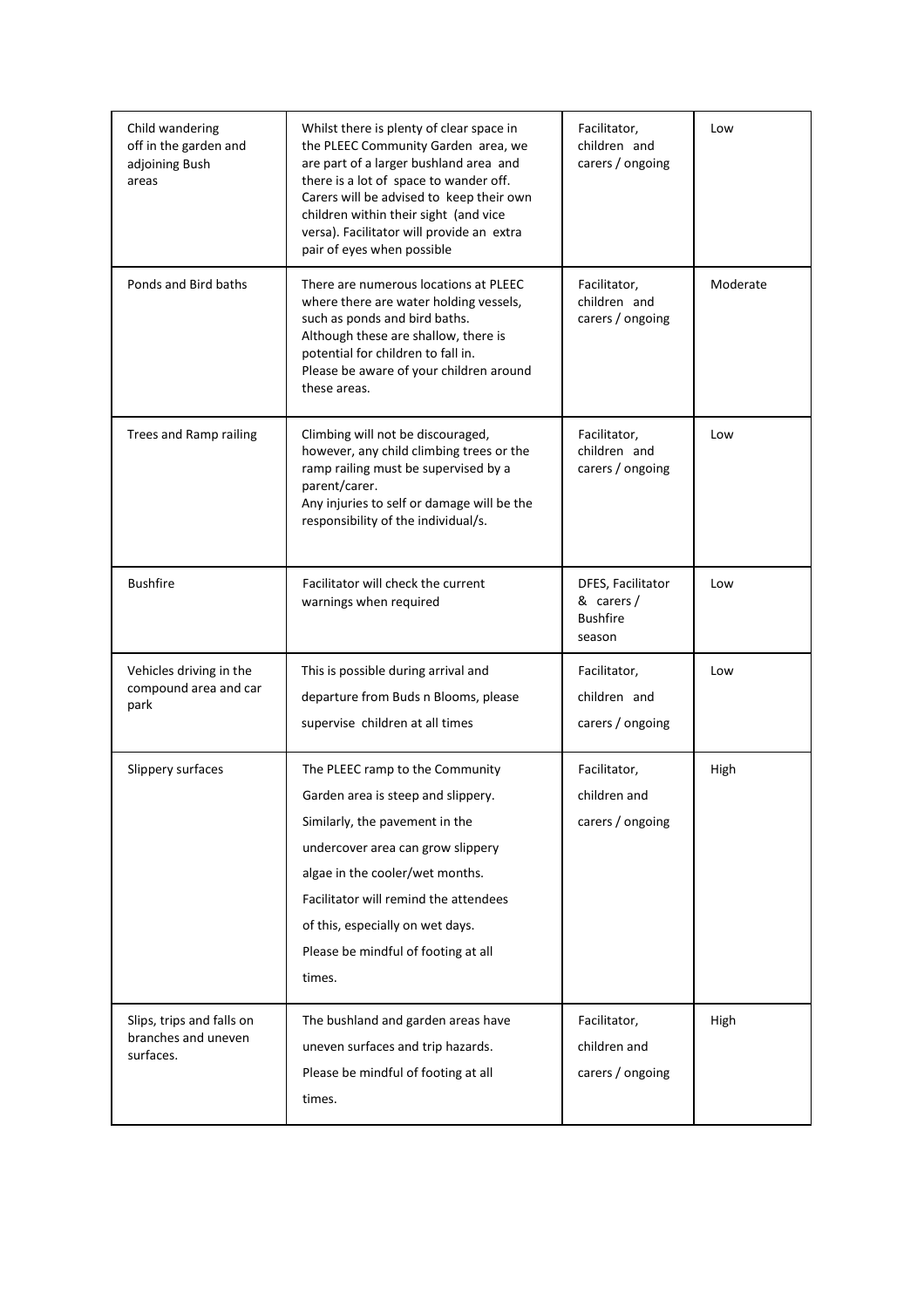| Snakes                               | Inform children and carers that<br>snakes live in this environment<br>• Keep in close contact with children<br>at all times<br>• Direct children and carers not to<br>approach a snake. "Stand still, remain<br>calm and wait until the snake moves<br>out of the way" | Facilitator,<br>children and<br>carers / ongoing | Moderate |
|--------------------------------------|------------------------------------------------------------------------------------------------------------------------------------------------------------------------------------------------------------------------------------------------------------------------|--------------------------------------------------|----------|
| Trailers and CoM Nursery<br>Facility | The nearby trailers and CoM<br>Nursery Facility are out-of-bounds<br>areas.<br>These areas have numerous<br>hazards, and should not be<br>accessed.<br>Any damage caused to these<br>facilities will be the responsibility of<br>the individuals causing damage.       | Facilitator,<br>children and<br>carers / ongoing | Low      |

# **PLEEC Buds n Blooms Registration Form 2021**

Online version -----> https://forms.gle/GyjVgnwBqw8MBSEp7

| <b>SECTION 1 - Your Details *</b> |  |             |       |       |       |
|-----------------------------------|--|-------------|-------|-------|-------|
|                                   |  |             |       |       |       |
|                                   |  |             |       |       |       |
|                                   |  |             |       |       |       |
|                                   |  |             |       |       |       |
| Age group (please circle)         |  |             |       |       |       |
|                                   |  | 18-24 25-35 | 35-50 | 50-75 | $75+$ |
|                                   |  |             |       |       |       |
|                                   |  |             |       |       |       |

# **OPTIONAL Second Parent/Carer Details**

Please fill out for the parent/carer who will attend playgroup, and who wishes to be the contact person for the Playgroup. Should this role be shared a second parent/carer may be added.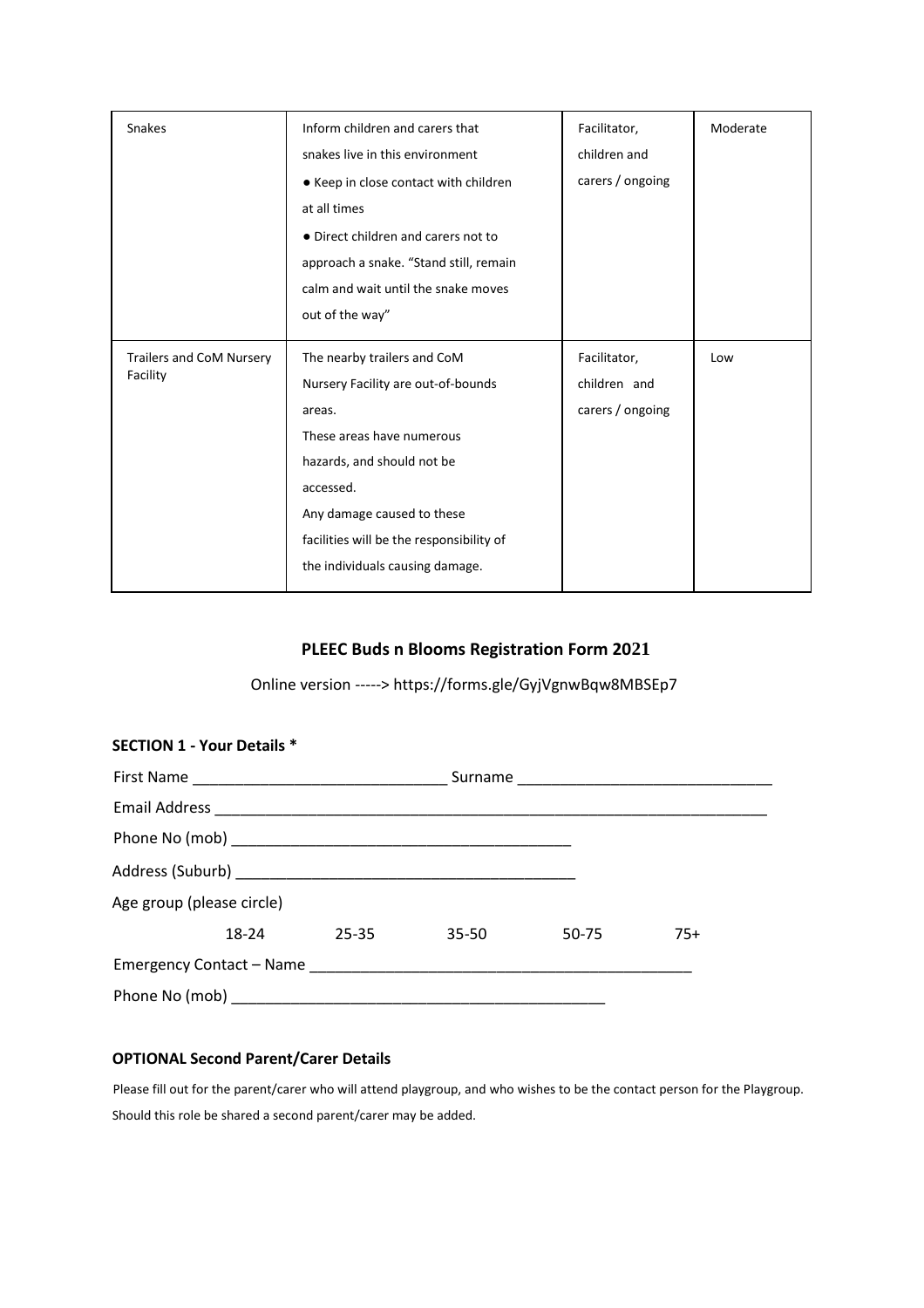| Name                 | Surname |
|----------------------|---------|
| <b>Email Address</b> |         |
| Phone No (mob)       |         |

### **Are there other attendees in your care? \*** (please circle)

| <b>YES</b> (continue onto section 2) | NO (go to section 3) |
|--------------------------------------|----------------------|
|--------------------------------------|----------------------|

# **SECTION 2 – Other Attendees Details**

| Date of Birth $\frac{1}{\sqrt{1-\frac{1}{2}}}\sqrt{1-\frac{1}{2}}$ |
|--------------------------------------------------------------------|
|                                                                    |
| Date of Birth $\frac{1}{\sqrt{1-\frac{1}{2}}}$                     |
|                                                                    |
| Date of Birth $\frac{\sqrt{2}}{2}$                                 |
|                                                                    |
| Date of Birth / /                                                  |
| <b>SECTION 3 - Important information and Consent</b>               |
| Things we may need to be aware of                                  |

Do you have any cultural or family needs to be respected whilst attending the Buds n Blooms sessions?

Are there any allergies, medical or special needs our Buds n Blooms facilitators need to be aware of?

\_\_\_\_\_\_\_\_\_\_\_\_\_\_\_\_\_\_\_\_\_\_\_\_\_\_\_\_\_\_\_\_\_\_\_\_\_\_\_\_\_\_\_\_\_\_\_\_\_\_\_\_\_\_\_\_\_\_\_\_\_\_\_\_\_\_\_\_\_\_\_\_\_\_\_\_\_\_\_\_\_\_

\_\_\_\_\_\_\_\_\_\_\_\_\_\_\_\_\_\_\_\_\_\_\_\_\_\_\_\_\_\_\_\_\_\_\_\_\_\_\_\_\_\_\_\_\_\_\_\_\_\_\_\_\_\_\_\_\_\_\_\_\_\_\_\_\_\_\_\_\_\_\_\_\_\_\_\_\_\_\_\_

\_\_\_\_\_\_\_\_\_\_\_\_\_\_\_\_\_\_\_\_\_\_\_\_\_\_\_\_\_\_\_\_\_\_\_\_\_\_\_\_\_\_\_\_\_\_\_\_\_\_\_\_\_\_\_\_\_\_\_\_\_\_\_\_\_\_\_\_\_\_\_\_\_\_\_\_\_\_\_\_\_\_

\_\_\_\_\_\_\_\_\_\_\_\_\_\_\_\_\_\_\_\_\_\_\_\_\_\_\_\_\_\_\_\_\_\_\_\_\_\_\_\_\_\_\_\_\_\_\_\_\_\_\_\_\_\_\_\_\_\_\_\_\_\_\_\_\_\_\_\_\_\_\_\_\_\_\_\_\_\_\_ Venue Benefit Risk Assessment – June 2021 document read and understood (please circle) \* YES

NO

## **Media Consent**

Buds n Blooms may take pictures of activities being undertaken by the playgroup for use in media related publications.